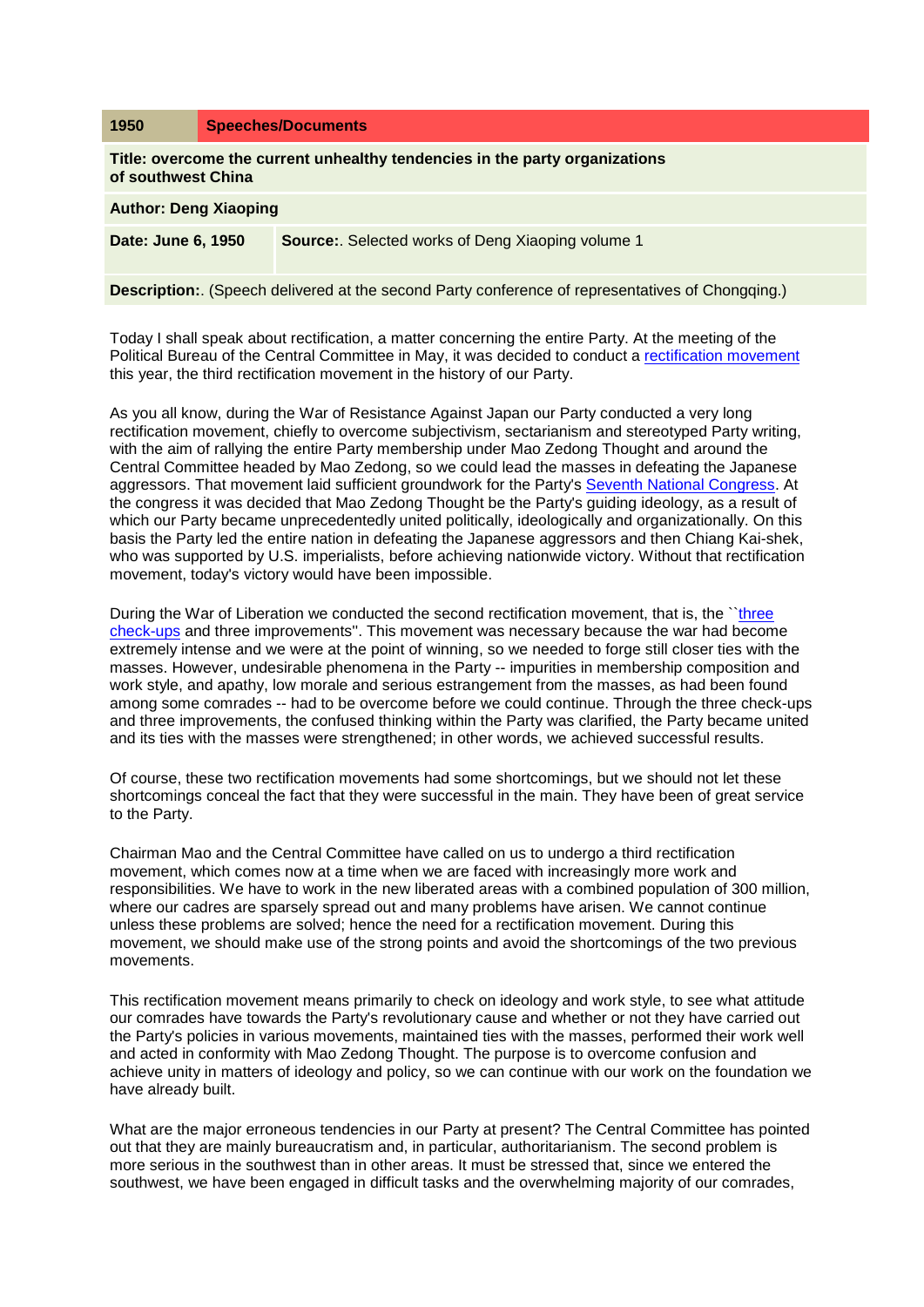both in rural and urban areas, have been working very diligently. However, we cannot use how ``diligently'' one works as the sole criterion for checking on the work of our Party or Party members. The word ``diligently'' implies a willingness to accomplish one's task satisfactorily, the very least we should expect of a Communist Party member, but more important than that is the end result. There are two ways of working diligently: one is to perform the work well and accomplish one's tasks by carrying out the policies and maintaining close ties with the masses; the other is to appear busy while actually just ordering people about, thus going against the policies, becoming separated from the masses, not completing any tasks, and damaging the Party's reputation. We should distinguish between these two ways of working diligently, promoting the correct way and opposing the incorrect way. Some of the Party comrades who are guilty of bureaucratism also work very diligently, hence the new expression, `busy work bureaucratism". Since the [Zunyi Meeting,](http://english.peopledaily.com.cn/dengxp/vol1/note/A0680.html) the correctness of our Party's line and guiding policies has been ensured under the leadership of Chairman Mao. However, the correctness of the Party's line is not tantamount to the correct solution of all problems; the solution still depends on Party cadres at various levels and Party members correctly following this line. Even though the line, guiding principles and policies formulated by the Central Committee are correct, if Party members do not carry them out properly, what good can they do? Therefore, even though the overwhelming majority of the comrades are working diligently, that doesn't mean that everything is fine and that we are successful in all our fields of endeavour; we still have to examine in what way they are working diligently.

Grain collection in eastern Sichuan, for instance, is a case in point. In some counties the work proceeded well, but not in other counties, even though all the comrades worked diligently there. After checking on the work there, it was found that in most cases those who did a good job, as opposed to those who didn't, managed to avoid deviating far from the policies and their work was performed more fairly and reasonably. As for their work methods, they knew how to hold conferences of people from all circles, as well as peasant conferences, rely on the peasant masses, unite with the intellectuals and enlightened gentry in the rural areas, and get the heads of the bao and jia to work under the supervision of the peasant masses. In other words, these cadres have less problem with bureaucratism and authoritarianism. This shows that only by working diligently, to which we must add the correct methods, can we accomplish our tasks. Here both policy and work style are involved and, generally, it is a matter of maintaining ties with the masses.

The same is true of the factories and other enterprises in Chongqing. Where people carry out the policies correctly and have a good work style, there they accomplish their tasks satisfactorily. In the Nantong Coal Mine, for instance, there are not many cadres, but they perform their work well, because they base their work on reality and maintain close ties with the masses. Before the higher authorities decided to abolish the [labour contractor system,](http://english.peopledaily.com.cn/dengxp/vol1/note/A1270.html) they had already found the system irrational and reformed it. At the port of Chongqing the number of cadres is also small and the work is complicated and difficult, but they are still fairly successful, because they follow the mass line. They first try to get a clear understanding of the problems and then solve them one by one. The munitions factory provides another example. Because production was still suspended, the workers received only living expenses, which did not amount to much, and all of them were dissatisfied. There are two ways to cope with such a problem: simply issue an order and put up a notice, or hold a [conference of representatives](http://english.peopledaily.com.cn/dengxp/vol1/note/A1150.html) to reason with the workers. The cadres adopted the latter option: workers elected representatives to attend a conference which lasted a few days and at which Commander [Liu Bocheng](http://english.peopledaily.com.cn/dengxp/vol1/note/A0160.html) delivered a speech. The result was that all the representatives, including those who planned to wage a struggle against the Department of Industry, unanimously voted in favour of not raising their wages. Which method is actually better then, practising bureaucratism and authoritarianism or relying on the masses and reasoning with them? The facts speak for themselves.

Only a small number of our cadres have come to the southwest and they are shouldering strenuous and pressing tasks. How can they perform their work well under such circumstances? The only correct way is to follow the mass line. However, we have often found that some comrades, when confronted with difficulties, instead of examining whether they themselves have made any mistakes in carrying out policies or whether there is anything wrong with their ideology and work style, complained that the tasks assigned to them were too heavy, that there were not enough cadres and that the masses lacked political awareness. Without a doubt, the experience gained in work at the port of Chongqing and in the Nantong Coal Mine stands as a severe criticism of this erroneous argument.

Some comrades, as soon as they encounter difficulties, blame the new cadres. This is not right. The 30,000 cadres from the army and the old liberated areas who have come to the new liberated areas to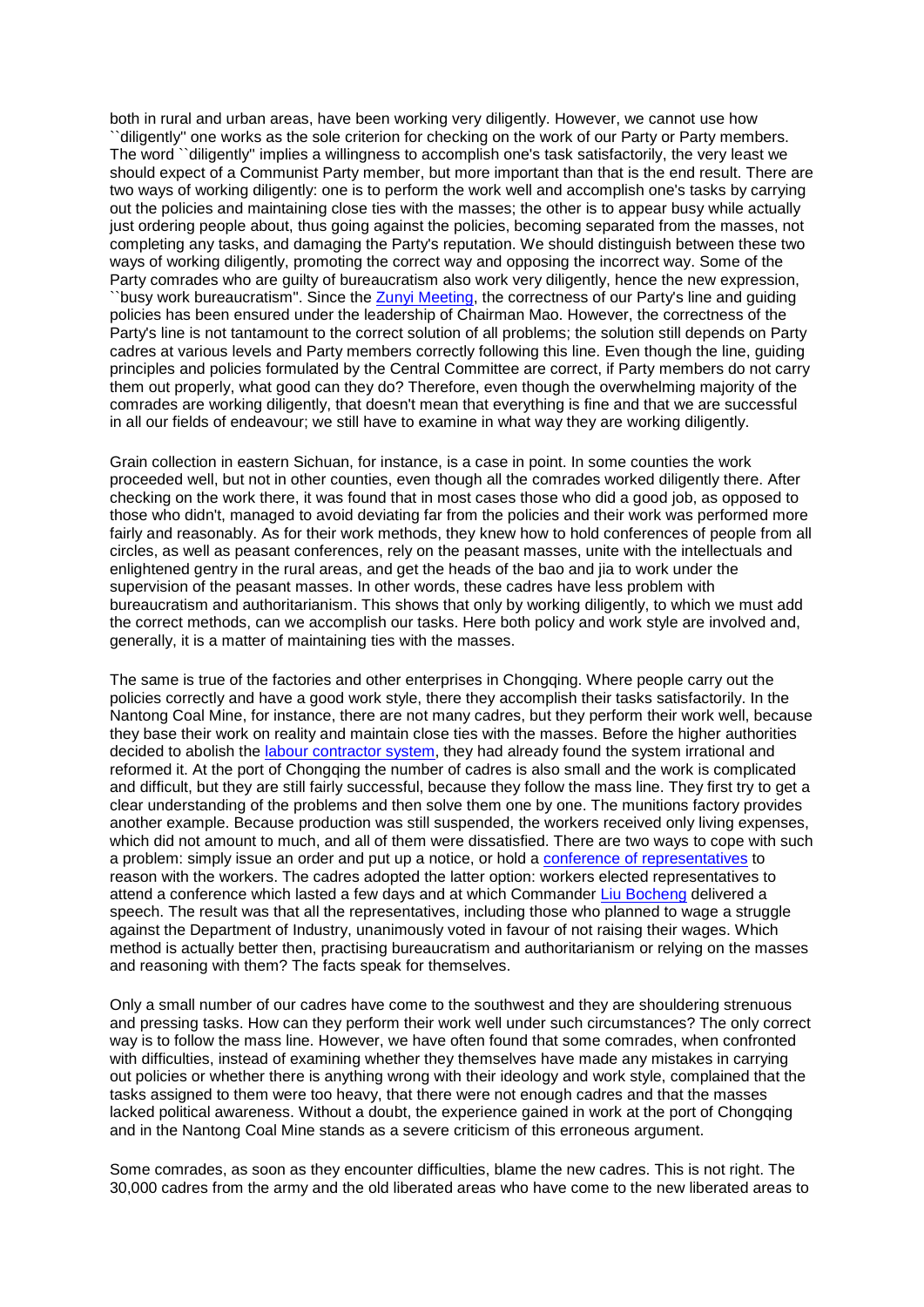undertake local work are the new cadres' teachers. New cadres learn whatever they are taught by the old and, moreover, it is hard for them to change. Whether or not work in the southwest will have a sound foundation depends on the correctness of the work style of these 30,000 people. If this foundation is unstable because of their bad work style, there will be no end to their troubles. Therefore, the current rectification movement is absolutely necessary, and these 30,000 people will be the main targets for rectification, and the chief purpose is to overcome the serious problem of bureaucratism and, in particular, authoritarianism

The correct work style we advocate is the one put forward by Chairman Mao -- integrating theory with [practice,](http://english.peopledaily.com.cn/dengxp/vol1/note/A1630.html) maintaining ties with the masses and making self-criticism. Bureaucratism and authoritarianism run counter to Chairman Mao's teachings. Those tainted with such a work style cannot integrate theory with practice, maintain ties with the masses, practise self-criticism or accomplish their tasks, which will only impair the Party's work and prestige.

There are two other erroneous tendencies: ``closed-doorism'' in the united front and a growing degenerate and decadent way of thinking. These two tendencies should also be overcome in the course of the rectification movement.

The question of the united front is one of the three fundamental questions in the Chinese revolution. In ``Introducing The Communist'', Chairman Mao pointed out that the united front, armed struggle and Party building are the three fundamental questions in the Chinese revolution. If we make mistakes in any of these questions, we shall suffer defeat in the revolution. That is to say, if we fight battles successfully and the Party is also quite united, but we fail in united front work, the revolution will still fail. The reason for our victory in the Chinese revolution was that we successfully handled the three questions. However, can we discard the united front having won the revolutionary war? No, we cannot. We needed the united front in the past and now we shall not only need it, but must also consolidate it in the days to come. If we discard it, we shall still suffer defeat in the revolution. At the recent conference convened by the Central Committee, Chairman Mao once again stressed this matter. There are still not many comrades in our Party who truly understand the importance of the united front. Although some comrades do not oppose the idea of the united front, they are not so sure about it when it comes to concrete problems. For instance, some Party comrades refuse to be reconciled to the assignment of certain posts to non-Party people. In industry and commerce, some comrades maintain that we should force the national bourgeoisie into bankruptcy, and some doing rural work refuse to co-operate with the enlightened gentry and intellectuals. All these tendencies have severely hindered the fulfilment of the Party's tasks.

The united front is a concrete application of Marxist-Leninist strategic and tactical principles. In essence, it means uniting with the overwhelming majority so as to isolate the enemy. We should even placate those whom we can for the time being but who may still oppose us in the future, thus winning over those who can be won over and narrowing the enemy's circle, so that we can then overthrow the principal enemy. Some comrades often manifest a sectarian bias in their work, turning the Party into a small circle or faction and forfeiting the Party's leading role. When some comrades consider problems, they don't proceed from overall interests, but from their own interests, fearing they might be overshadowed by others; therefore, they do not like the united front. Some comrades take on airs as veterans, they refuse to delegate functions and powers to others and insist that others obey them just on account of the fact that other people are not Communist Party members. Some comrades think that, since victory has been achieved in the war, they can do without the help of other people. All these ideas and practices are completely erroneous. The question of the united front being a vital question of principle, if we do not clarify it among Party members, we shall suffer great losses in our work. The reason is simple. In the southwest, in addition to the army, there are about 150,000 to 200,000 cadres doing local work, of whom only 30,000 are Party members, a few are Youth League members and 80 per cent or so are non-Party or non-League people. The question of co-operation between Party cadres and non-Party ones is one of co-operation between 20 per cent of the cadres and the other 80 per cent. Let me ask: Can we perform our work well if we do not unite with 80 per cent of the cadres? Is the danger of a ``small circle'' mentality still not obvious? We may run into problems when we co-operate with non-Party people, since they may also have erroneous thinking and understanding. We should help them patiently. The Central Committee maintains that where Party members and non-Party people fail to co-operate well with each other, the Party members should be the first to be held responsible for it, whether they have good reason or not. Otherwise, the united front cannot be consolidated, and we shall isolate ourselves, find it hard to perform our work well and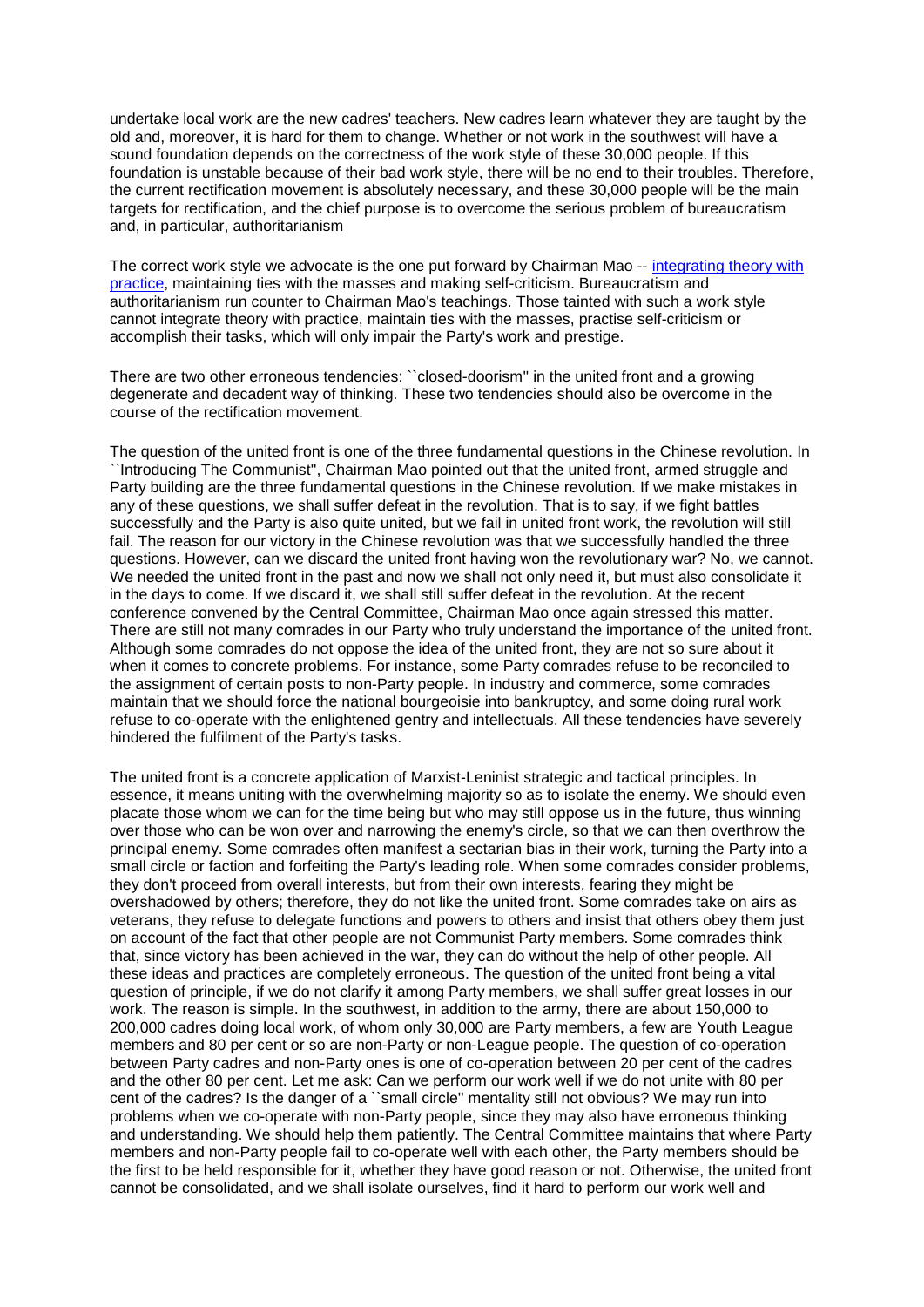increase resistance to the revolution -- all to the detriment of the people's cause. A Communist Party member should adhere to the Party's line and policies of his own accord, serve the people wholeheartedly and perform his work well. He should always be ready to endure disadvantages and troubles and, if he has not performed his work well, he should be ready to accept criticism and, furthermore, should behave this way all his life.

It is quite right for us to maintain Party leadership in the united front, but how should Communist Party members exercise Party leadership in their own work? First, they should firmly carry out the Common Programme, proposed by our Party and adopted at the People's Political Consultative Conference, as well as every decree and proclamation issued by the People's Government. Second, they should know how to unite with non-Party people, in order to put the Common Programme into effect and carry out the decrees. If a Party member does not thoroughly understand the Common Programme and the government's decrees and if he does not know how to use these as weapons to unite with and educate the people in the fight against the enemy, then he cannot exercise any leadership at all and may even do something against the Common Programme and our policies, violating the law and rules of discipline. This would land him in a completely indefensible and passive position. Unfortunately, this is exactly what is happening today: some Communist Party members do not study and apply the Common Programme. Non-Party people have become thoroughly familiar with the Common Programme, so they can quote copiously from it and present valid arguments when discussing work and policies. In contrast, some of our Party members often stare at them tongue-tied during such discussions; others went so far as to simply refuse to listen to reason. I should like to ask these comrades, ``Is this exercising leadership?'' Third, besides becoming a model in carrying out the Common Programme and observing law and discipline, a Party member should have a correct work style -- fearing no trouble, acting modestly and living plainly, and seeking truth from facts -- and serve the people wholeheartedly without considering personal gain or loss. Some comrades believe that since we have conquered the country, everyone should obey us. This view is completely erroneous. In fact, the masses will not obey you, I am afraid. A leader is not self-appointed. His leadership has to be accepted and approved by the masses. If a leader has an abominable work style, the masses will not obey him and, if he always makes mistakes, the masses will not accept him as their leader. Someone may say he has been involved in revolutionary work for a long time and is very talented, but if the masses do not follow him, he will accomplish nothing.

Within our Party there are two kinds of people: one kind use their Party membership and seniority in the revolution to intimidate other people, insisting that people outside the Party obey them. They speak rudely to others and put on airs, regarding this as "exercising leadership". In fact, this only disgusts people, alienates the masses, and they put themselves in a corner. The other kind, though not possessing a great deal of talent, knows how to be open-minded in co-operating with non-Party people, consulting them about any matters that may arise, making joint decisions, and working diligently and conscientiously. As a result, they handle affairs fairly well and win other people's respect. Therefore, a correct idea can only become realized with the help of a good working method. If we adhere to the Common Programme, adopt an honest, sincere attitude and speak convincingly, other people will readily accept our criticisms of them. Only by doing this can we be regarded as good leaders. Commander-in-Chief Zhu De said that when we are comparing ourselves with non-Party people, we are taking the Party as a whole; when making comparisons between individuals, not every Party member is necessarily better than everyone outside the Party. Do not look down on non-Party people, for they can master the lessons of our experience very quickly. If we do not progress, we shall be surpassed by many young people before long. The only way to avoid this is to continue to advance, respect other people and study with an open mind. What makes veteran comrades valuable is that they have rendered meritorious service and are experienced. Even more important is that they are neither complacent nor arrogant, they can get close to the masses and forge ahead tirelessly. If a Party member becomes arrogant or complacent, refuses to move ahead and alienates himself from the masses, then he will lose the noble qualities associated with Party membership, all his previous efforts will be for nothing, and he would become a person without an ideal who hinders others from making progress and our cause from advancing.

The various levels of government are now making personnel appointments and many non-Party people will become ministers and section chiefs. If some Party comrades are appointed as deputies, they must accept other people's leadership. This does not contradict the principle of Party leadership; so long as Party members correctly implement policies, they will embody Party leadership. Even if a Party member is in a leadership position and a non-Party person is his deputy, he should consult with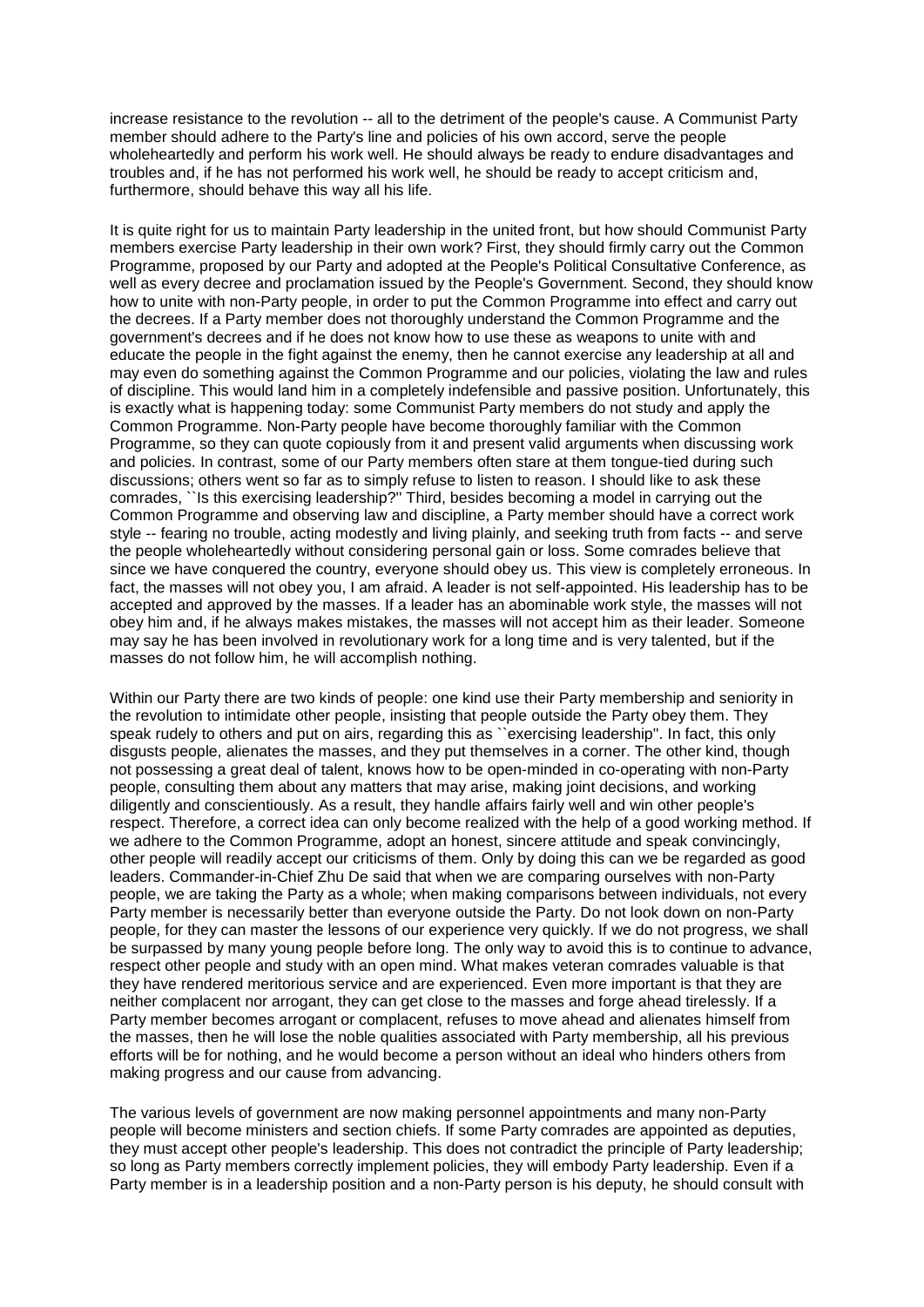his deputy when issues arise, making sure that non-Party people truly exercise their functions and powers.

We should sincerely help former work personnel and stop calling them ``former personnel". We should respect them and remain on friendly terms with them. In this way we can help them progress and remould themselves.

I should like to speak about the tendency towards degeneration and corruption. This tendency is growing and has caused many troubles in the economic sphere, in particular. In both urban and rural areas embezzlement and corruption have become very serious. Another problem concerns cadres' marriages -- divorce and remarriage have become prevalent everywhere. People always base their arguments on the marriage law, saying the marriage law stipulates freedom of marriage and they, therefore, disregard political conditions, their children's wellbeing and questions of morality. Some cadres have made a very bad impression on the public and their work has been impaired. Others even resort to indecent behaviour, threats and deception to get their way. If this phenomenon is not rectified, it will not only adversely affect our work and impair the Party's prestige, but will also bring some comrades to ruin.

The above are the unhealthy work styles and tendencies we want to overcome in this rectification movement. The root cause for the emergence of these tendencies is that these comrades think that since victory has been achieved in the revolution, they can go to sleep, become conceited, live in comfort and ease and relax their efforts. This kind of thinking is extremely dangerous. It is true that we have achieved a basic victory in the revolutionary war, but we still have many enemies. Banditry is still rampant, the feudal forces remain intact, and we still have a long way to go to fulfil the quotas for public grain and taxes. Our tasks being so strenuous and difficulties so numerous, is there anything of which we can be proud? For a considerable length of time following the victory in the revolution in the Soviet Union, conditions were extremely bad. For the present, we have to practise the [supply system](http://english.peopledaily.com.cn/dengxp/vol1/note/A1280.html) of distribution. A Party member should place his work above everything else, giving no thought to comfort and ease. We must see clearly that our living standard cannot be separated from the living standards of society in general.

These tendencies also indicate that the activities of our Party organizations leave much to be desired and that we have not made sufficient criticisms of others and ourselves, especially among the leading comrades. Recently we received anonymous letters from several comrades, exposing a number of problems. These comrades are good people, but the fact that they wrote anonymous letters also indicates that the inner-Party life in some army units and local organizations is neither democratic nor sound, so that healthy trends are not yet gaining ground among Party members.

Can these tendencies be overcome? At every stage of the revolution there have always been some dregs sinking down, but the overwhelming majority of our comrades are of fine character. Most of the people with an unhealthy work style can change their thinking, correct their mistakes and continue to progress. In this rectification movement we should avoid the shortcomings of the past, emphasize enlightenment and guidance, and make criticisms and self-criticisms in earnest through checking on the work done over the past six months. In accordance with the guiding principles of ``learning from past mistakes to avoid future ones" and ``curing the sickness to save the patient", we should concentrate on helping comrades who have made mistakes to solve their ideological problems. We should only take disciplinary measures against the few people who are of extremely bad character - ones who are guilty of serious embezzlement or corruption, or who have tried to undermine or opposed the Party's policies. I hope that every comrade will actively participate in the rectification movement, so as to prepare for the rent reduction work to take place this winter and continue to next spring, and for the [agrarian reform](http://english.peopledaily.com.cn/dengxp/vol1/note/A1220.html) movement to take place next winter and continue to the spring of the year after next.

Following rectification we shall reveal our Party membership to the public. This Bureau of the Central Committee will issue a directive to make public all our Party membership in urban and rural areas, in factories and in government departments. There are considerable advantages to making Party membership public, as the experience [in the old liberated areas](http://english.peopledaily.com.cn/dengxp/vol1/note/A1190.html) in this regard shows. Some comrades are afraid of having Party members, who have not shown themselves to be good ones, become known